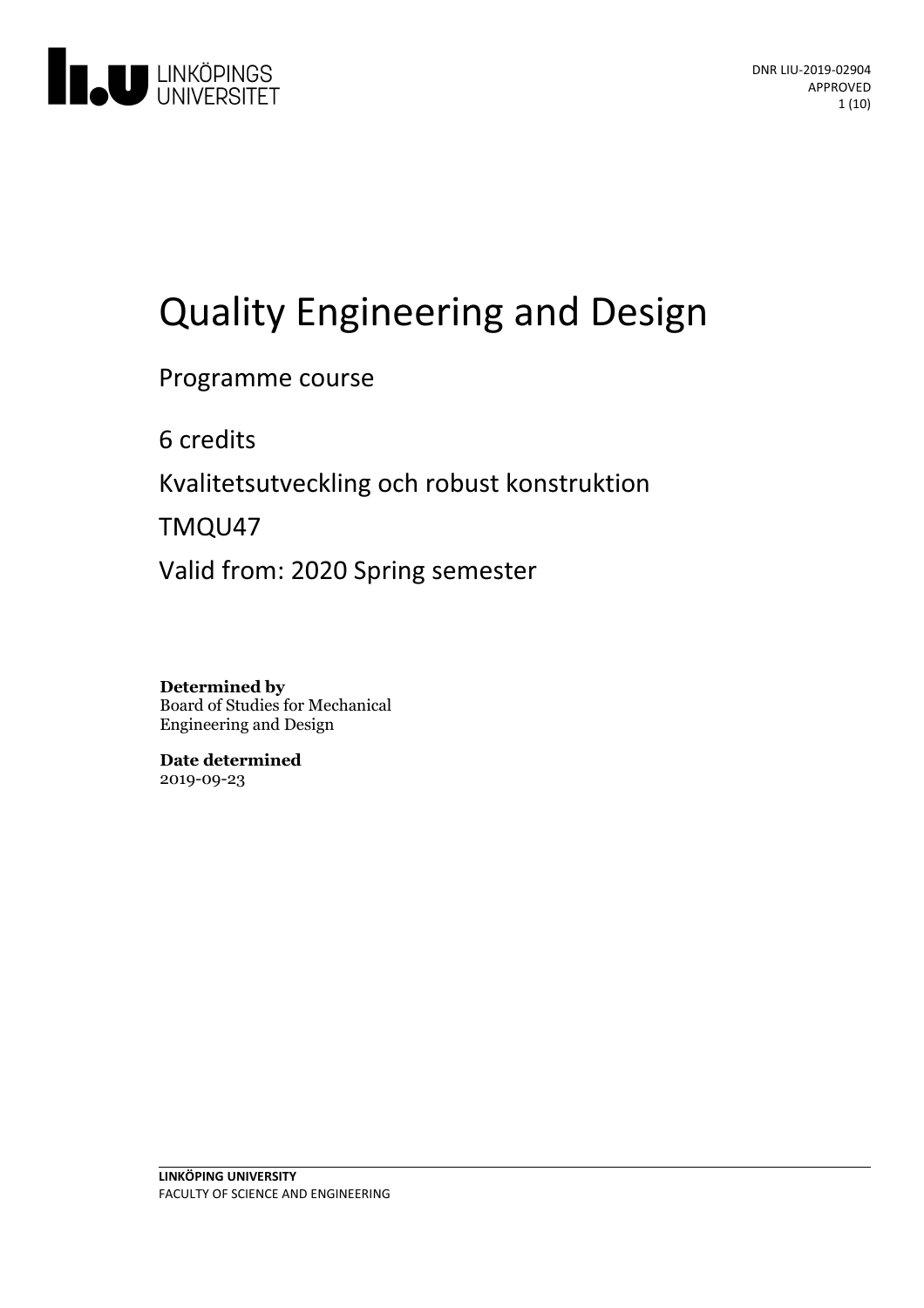### Main field of study

Industrial Engineering and Management

Course level

Second cycle

### Advancement level

A1X

### Course offered for

- Industrial Engineering and Management, M Sc in Engineering
- Mechanical Engineering, M Sc in Engineering
- Industrial Engineering and Management International, M Sc in Engineering

### Specific information

Cancelled autumn 2020.

### Entry requirements

Note: Admission requirements for non-programme students usually also include admission requirements for the programme and threshold requirements for progression within the programme, or corresponding.

### Prerequisites

Mandatory: Basic Statistics

Recommended: Some course in Quality Management and some course in Mechanical Engineering. Note: Admission requirements for non-programme students usually also

include admission requirements for the programme and threshold requirements for progression within the programme, or corresponding.

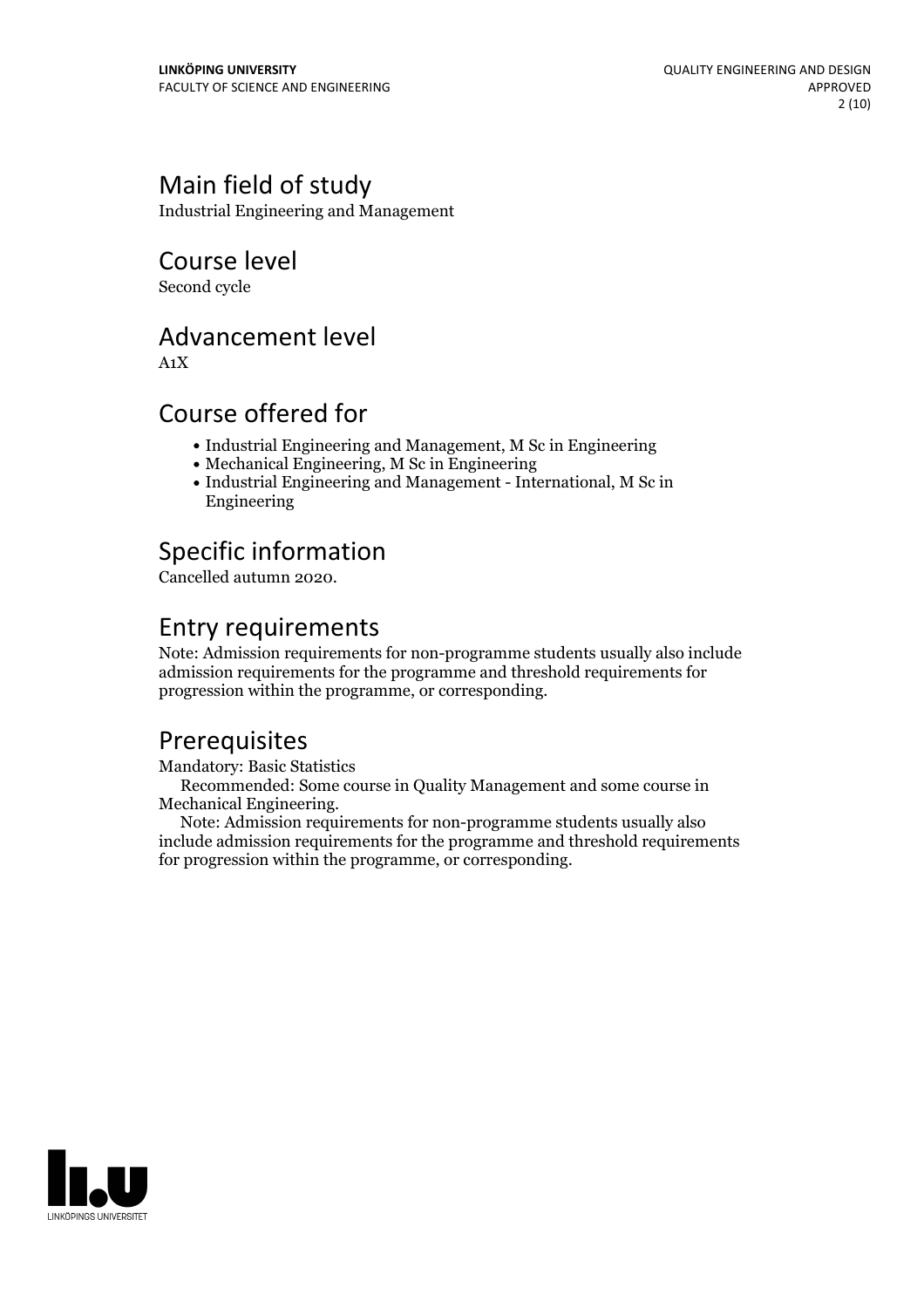### Intended learning outcomes

To provide students with knowledge of engineering tools for designing customer focused products and services that are robust and insensitive to variability in customer demands, usage, materials and environment. The student should be able to:

- 1. Collect, structure and prioritize customer needs and requirements using
- QFD.<br>2. Develop, evaluate and choose solutions using Pugh concept selection.<br>3. Make solutions robust using Robust Design.<br>4. Calculate and reduce risk levels using Probability Design.<br>5. Compile and present the results in
- 
- 
- 

### Course content

- 1. Introduction to Systems Engineering and Engineering Design
- 2. DfSS Design for Six Sigma roadmaps
- 3. RCI, i.e. Requirements, Concepts, Improvements
	- Requirements: VOC, Kano, CTQ, QFD
	- Concepts: Concept generation, synthesis and selection, Pugh, Conjoint analysis
	- Improvements: p-diagram, Noise factors, Loss function, Robust Design, S/N, Transfer function, Probability Design

### Teaching and working methods

The course is carried out as a project according to the three phases of the RCI process. The theoretical elements of the course are covered in lectures. All work is done on a project basis, where max four students work in a team. All teams will get the same assignment but with different data. Each team carries out four project assignments and will be coached/guided by a teacher once a week. Each assignment ends with the submission, review and approval (if necessary after completion). The project work is designed to be as real as possible, the way it is carried out in companies using the RCI methodology. Furthermore, a final project presentation in a so-called poster session in front of other students is conducted in the end of the course as well as an individual knowledge check.

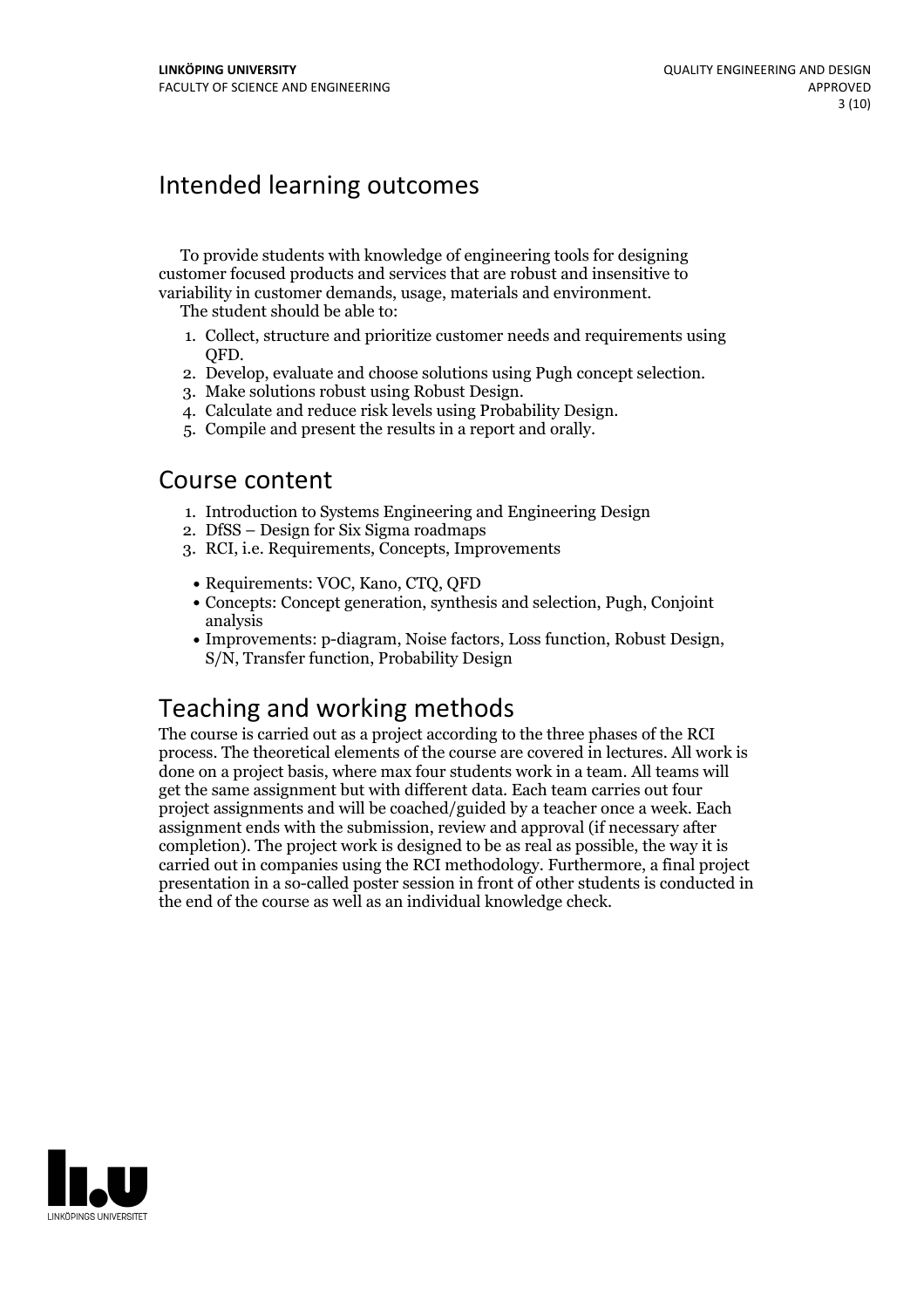### Examination

| UPG1 | Project Work                                     | 5.5 credits | U, 3, 4, 5 |
|------|--------------------------------------------------|-------------|------------|
| KTR1 | Written test                                     | 0.5 credits | U, 3, 4, 5 |
|      | Projects (conducted in groups of $3-4$ students) |             |            |

• Requirements: OFD assignment (pass/fail)

- Concepts: Pugh assignment (pass/fail)
- Improvements: Robust Design assignment (grade  $5/4/3$ /fail)
- Improvements: Probability Design assignment (grade  $5/4/3$ /fail)

All assignments will follow the same case Group grade: The average grade of assignments 3 and 4 The Written test may alter the individual grade.

### Grades

Four-grade scale, LiU, U, 3, 4, 5

### Other information

#### **About teaching and examination language**

The teaching language is presented in the Overview tab for each course. The examination language relates to the teaching language as follows:

- If teaching language is Swedish, the course as a whole or in large parts, is taught in Swedish. Please note that although teaching language is Swedish, parts of the course could be given in English. Examination language is
- $\bullet$  If teaching language is Swedish/English, the course as a whole will be taught in English if students without prior knowledge of the Swedish language participate. Examination language is Swedish or English
- If teaching language is English, the course as a whole is taught in English. Examination language is English.

#### **Other**

The course is conducted in a manner where both men's and women's

experience and knowledge are made visible and developed. The planning and implementation of <sup>a</sup> course should correspond to the course syllabus. The course evaluation should therefore be conducted with the course syllabus as a starting point.

### Department

Institutionen för ekonomisk och industriell utveckling

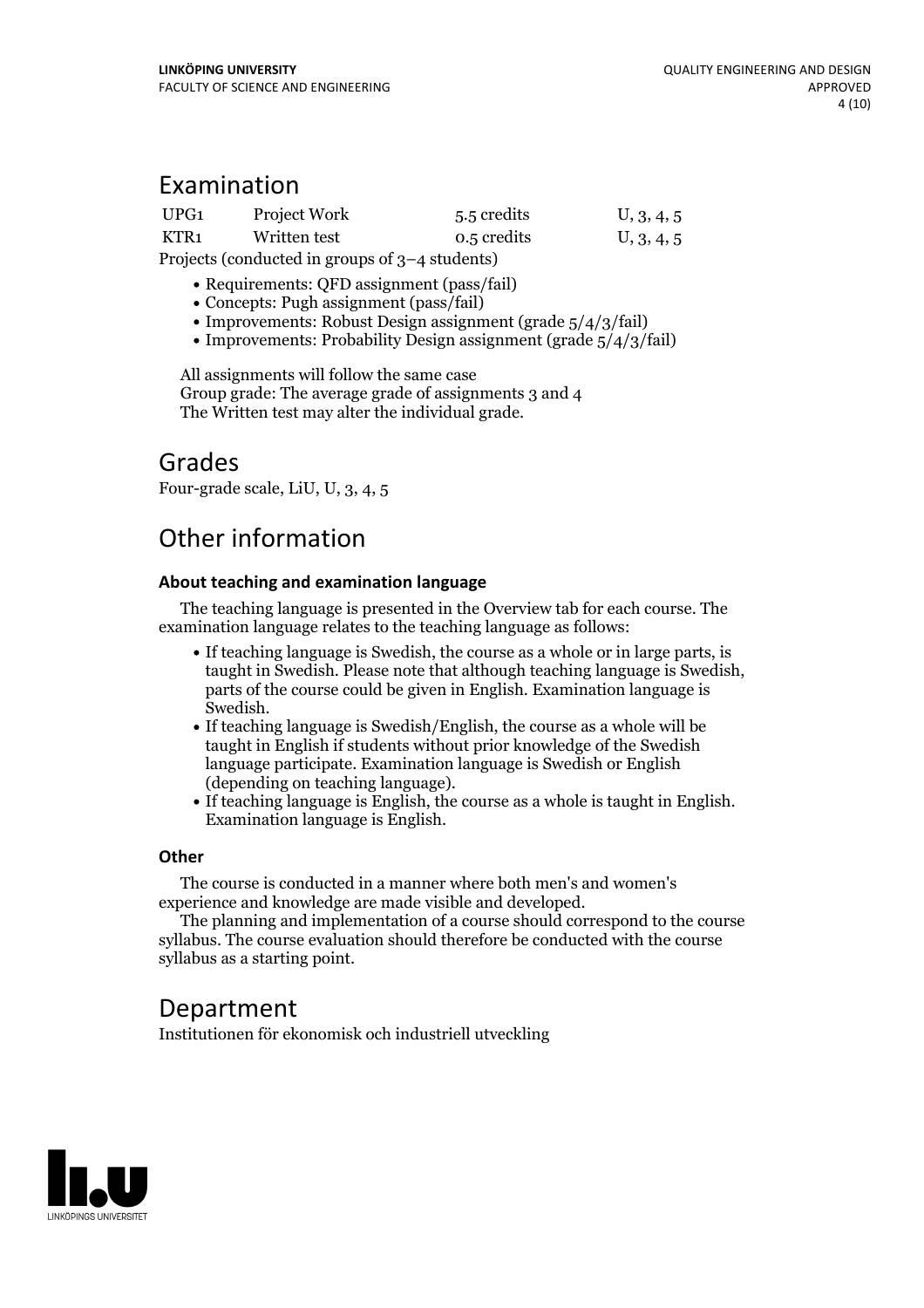## Director of Studies or equivalent

Uni Sallnäs

### Examiner

Peter Cronemyr

### Education components

Preliminary scheduled hours: 50 h Recommended self-study hours: 110 h

### Course literature

#### **Books**

Bergman, Bo, Klefsjö, Bengt, (2010) *Quality : from customer needs to customer satisfaction* 3., [rev.] ed. Lund : Studentlitteratur, 2010 ISBN: 9789144059426 Handouts and papers during the course.

#### **Compendia**

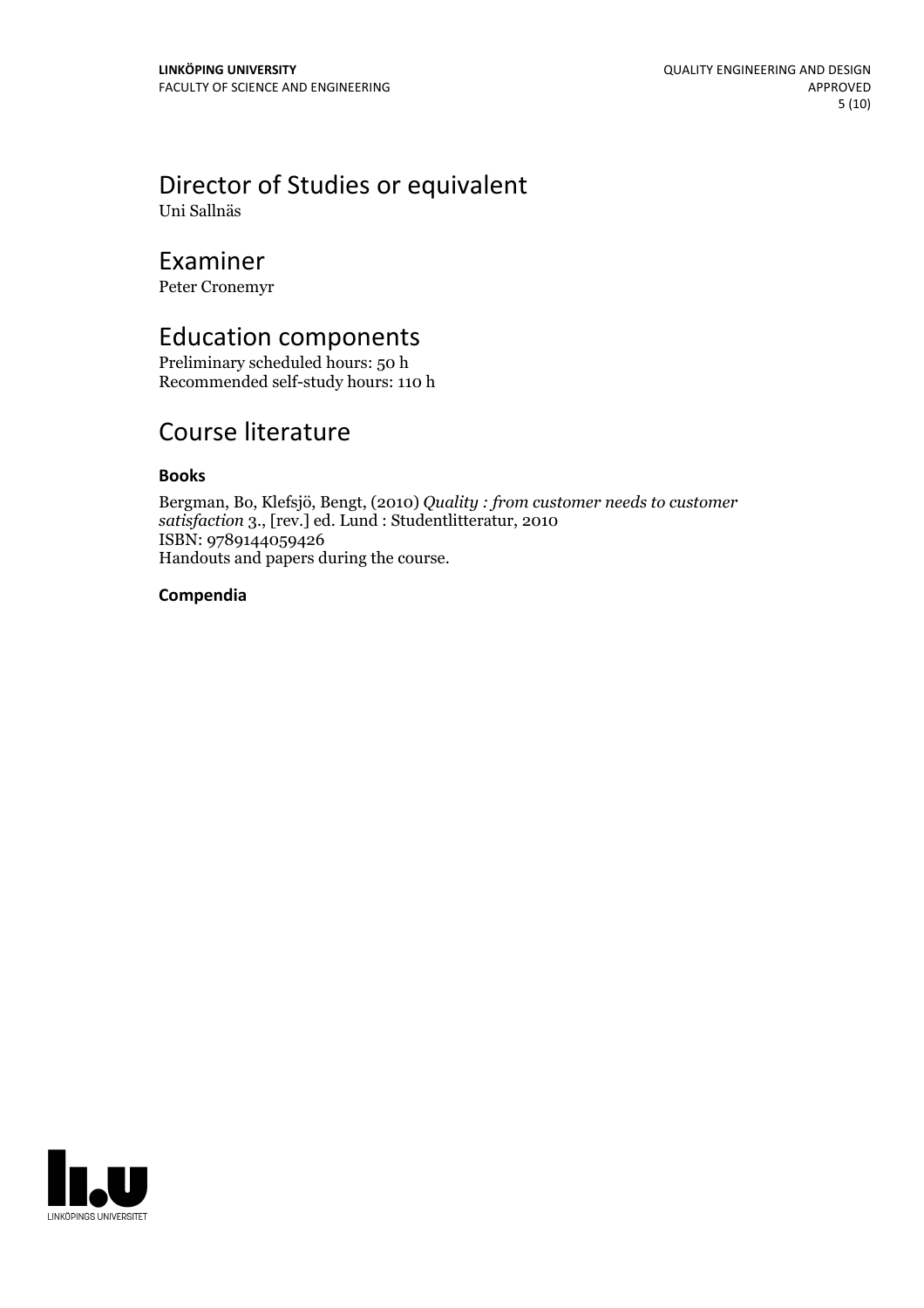### **Common rules**

#### **Course syllabus**

A syllabus must be established for each course. The syllabus specifies the aim and contents of the course, and the prior knowledge that a student must have in order to be able to benefit from the course.

#### **Timetabling**

Courses are timetabled after a decision has been made for this course concerning its assignment to a timetable module.

#### **Interrupting a course**

The vice-chancellor's decision concerning regulations for registration, deregistration and reporting results (Dnr LiU-2015-01241) states that interruptions in study are to be recorded in Ladok. Thus, all students who do not participate in a course for which they have registered must record the interruption, such that the registration on the course can be removed. Deregistration from <sup>a</sup> course is carried outusing <sup>a</sup> web-based form: https://www.lith.liu.se/for-studenter/kurskomplettering?l=en.

#### **Cancelled courses**

Courses with few participants (fewer than 10) may be cancelled or organised in a manner that differs from that stated in the course syllabus. The Dean is to deliberate and decide whether a course is to be cancelled or changed from the course syllabus.

#### **Guidelines relatingto examinations and examiners**

For details, see Guidelines for education and examination for first-cycle and second-cycle education at Linköping University, http://styrdokument.liu.se/Regelsamling/VisaBeslut/917592.

An examiner must be employed as a teacher at LiU according to the LiU Regulations for Appointments

(https://styrdokument.liu.se/Regelsamling/VisaBeslut/622784). For courses in second-cycle, the following teachers can be appointed as examiner: Professor (including Adjunct and Visiting Professor), Associate Professor (including Adjunct), Senior Lecturer (including Adjunct and Visiting Senior Lecturer), Research Fellow, or Postdoc. For courses in first-cycle, Assistant Lecturer (including Adjunct and Visiting Assistant Lecturer) can also be appointed as examiner in addition to those listed for second-cycle courses. In exceptional cases, a Part-time Lecturer can also be appointed as an examiner at both first- and second cycle, see Delegation of authority for the Board of Faculty of Science and Engineering.

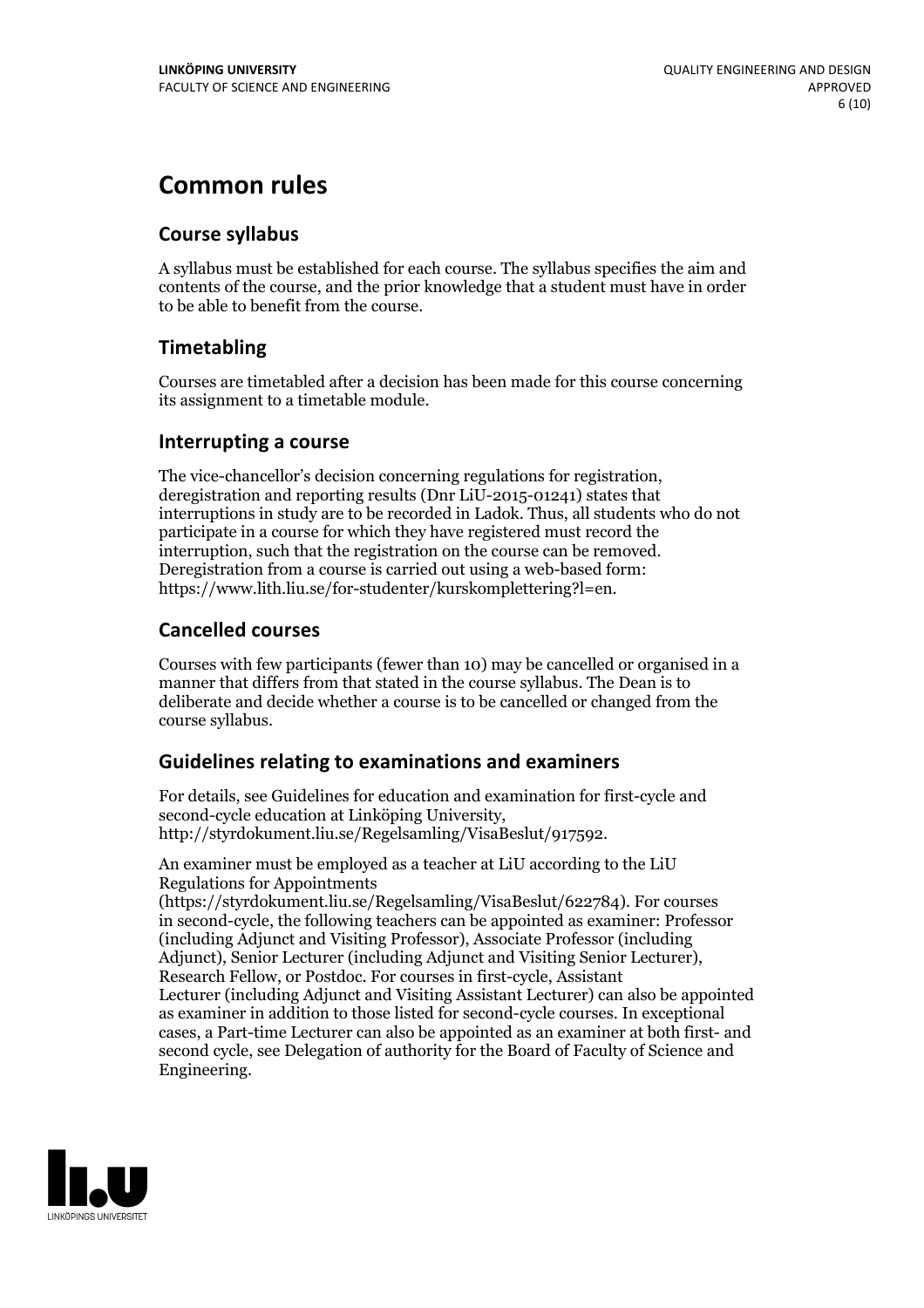#### **Forms of examination**

#### **Examination**

Written and oral examinations are held at least three times a year: once immediately after the end of the course, once in August, and once (usually) in one of the re-examination periods. Examinations held at other times are to follow a decision of the board of studies.

Principles for examination scheduling for courses that follow the study periods:

- courses given in VT1 are examined for the first time in March, with re-examination in June and August
- courses given in VT2 are examined for the first time in May, with re-examination in August and October
- courses given in HT1 are examined for the first time in October, with re-examination in January and August
- courses given in HT2 are examined for the first time in January, with re-examination in March and in August.

The examination schedule is based on the structure of timetable modules, but there may be deviations from this, mainly in the case of courses that are studied and examined for several programmes and in lower grades (i.e. 1 and 2).

Examinations for courses that the board of studies has decided are to be held in alternate years are held three times during the school year in which the course is given according to the principles stated above.

Examinations for courses that are cancelled orrescheduled such that they are not given in one or several years are held three times during the year that immediately follows the course, with examination scheduling that corresponds to the scheduling that was in force before the course was cancelled or rescheduled.

When a course is given for the last time, the regular examination and two re-<br>examinations will be offered. Thereafter, examinations are phased out by offering three examinations during the following academic year at the same times as the examinations in any substitute course. If there is no substitute course, three examinations will be offered during re-examination periods during the following academic year. Other examination times are decided by the board of studies. In all cases above, the examination is also offered one more time during the academic year after the following, unless the board of studies decides otherwise.

If a course is given during several periods of the year (for programmes, or on different occasions for different programmes) the board or boards of studies determine together the scheduling and frequency of re-examination occasions.

#### **Registration for examination**

In order to take an examination, a student must register in advance at the Student Portal during the registration period, which opens 30 days before the date of the examination and closes 10 days before it. Candidates are informed of the location of the examination by email, four days in advance. Students who have not

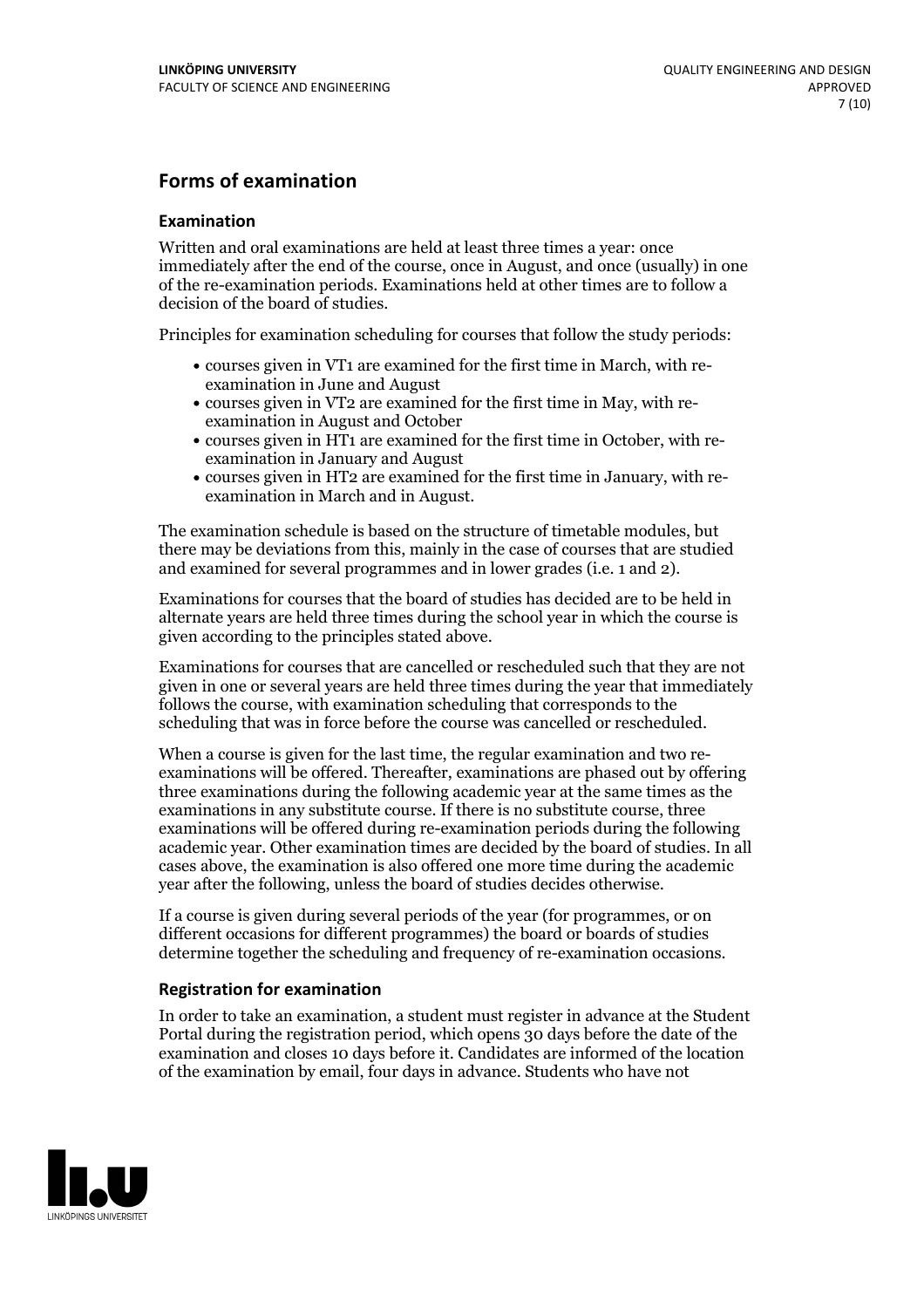registered for an examination run the risk of being refused admittance to the examination, if space is not available.

Symbols used in the examination registration system:

\*\* denotes that the examination is being given for the penultimate time.

\* denotes that the examination is being given for the last time.

#### **Code of conduct for students during examinations**

Details are given in a decision in the university's rule book: http://styrdokument.liu.se/Regelsamling/VisaBeslut/622682.

#### **Retakes for higher grade**

Students at the Institute of Technology at LiU have the right to retake written examinations and computer-based examinations in an attempt to achieve a higher grade. This is valid for all examination components with code "TEN" and "DAT". The same right may not be exercised for other examination components, unless otherwise specified in the course syllabus.

A retake is not possible on courses that are included in an issued degree diploma.

#### **Retakes of other forms of examination**

Regulations concerning retakes of other forms of examination than written examinations and computer-based examinations are given in the LiU guidelines

http://styrdokument.liu.se/Regelsamling/VisaBeslut/917592.

#### **Plagiarism**

For examinations that involve the writing of reports, in cases in which it can be assumed that the student has had access to other sources (such as during project work, writing essays, etc.), the material submitted must be prepared in accordance with principles for acceptable practice when referring to sources (references or quotations for which the source is specified) when the text, images, ideas, data,  $\vec{e}$  etc. of other people are used. It is also to be made clear whether the author has reused his or her own text, images, ideas, data, etc. from previous examinations, such as degree projects, project reports, etc. (this is sometimes known as "self- plagiarism").

A failure to specify such sources may be regarded as attempted deception during examination.

#### **Attempts to cheat**

In the event of <sup>a</sup> suspected attempt by <sup>a</sup> student to cheat during an examination, or when study performance is to be assessed as specified in Chapter <sup>10</sup> of the Higher Education Ordinance, the examiner is to report this to the disciplinary board of the university. Possible consequences for the student are suspension from study and a formal warning. More information is available at https://www.student.liu.se/studenttjanster/lagar-regler-rattigheter?l=en.

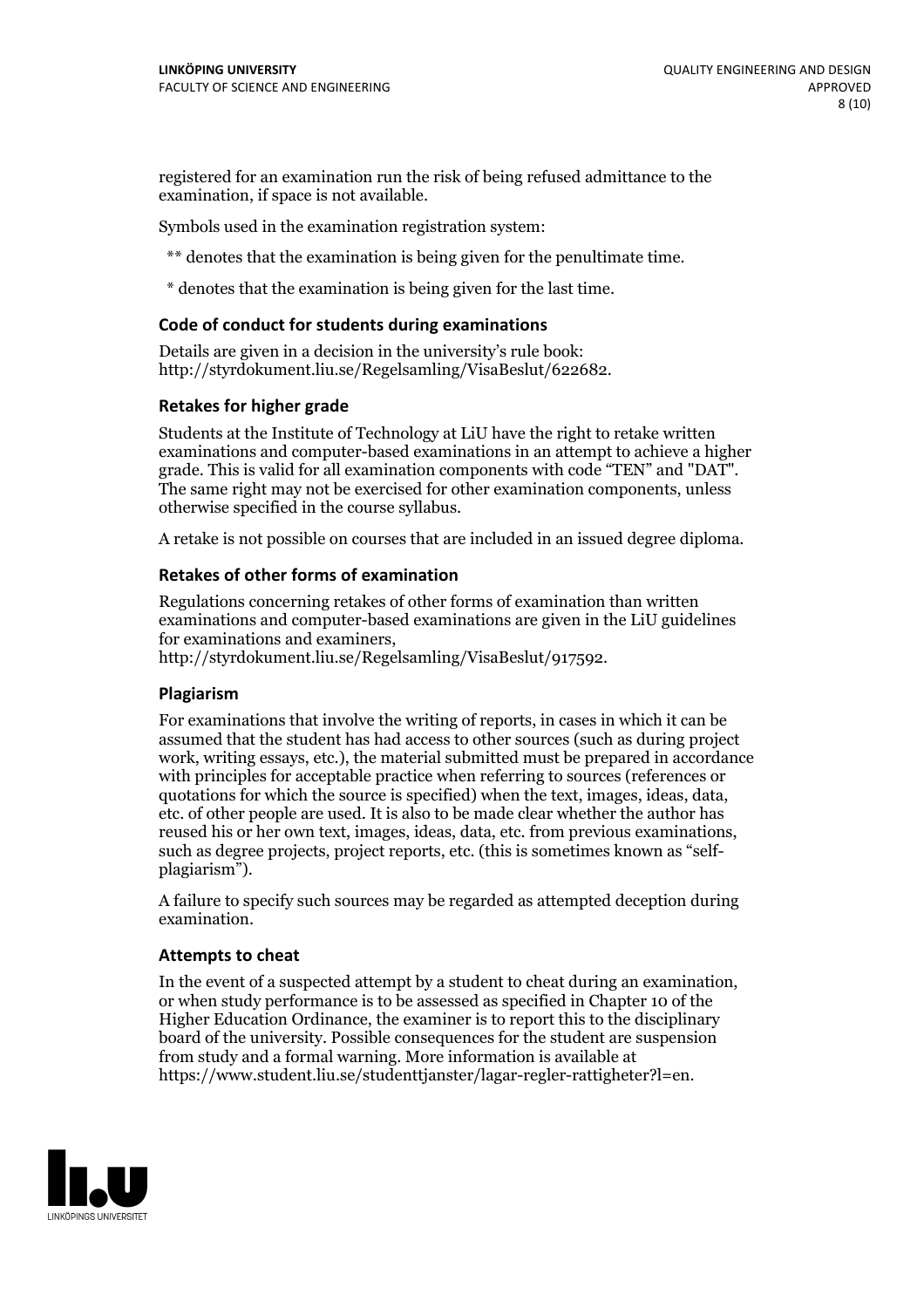#### **Grades**

The grades that are preferably to be used are Fail (U), Pass (3), Pass not without distinction  $(4)$  and Pass with distinction  $(5)$ .

- 1. Grades U, 3, 4, 5 are to be awarded for courses that have written
- examinations. 2. Grades Fail (U) and Pass (G) may be awarded for courses with <sup>a</sup> large degree of practical components such as laboratory work, project work and group work. 3. Grades Fail (U) and Pass (G) are to be used for degree projects and other
- independent work.

#### **Examination components**

- 
- 1. Grades U, 3, 4, <sup>5</sup> are to be awarded for written examinations (TEN). 2. Examination components for which the grades Fail (U) and Pass (G) may be awarded are laboratory work (LAB), project work (PRA), preparatory written examination (KTR), oral examination (MUN), computer-based
- examination (DAT), home assignment (HEM), and assignment (UPG). 3. Students receive grades either Fail (U) or Pass (G) for other examination components in which the examination criteria are satisfied principally through active attendance such as other examination (ANN), tutorial group
- (BAS) or examination item (MOM). 4. Grades Fail (U) and Pass (G) are to be used for the examination components Opposition (OPPO) and Attendance at thesis presentation (AUSK) (i.e. part of the degree project).

For mandatory components, the following applies: If special circumstances prevail, and if it is possible with consideration of the nature of the compulsory component, the examiner may decide to replace the compulsory component with another equivalent component. (In accordance with the LiU Guidelines for education and examination for first-cycle and second-cycle education at Linköping University, http://styrdokument.liu.se/Regelsamling/VisaBeslut/917592).

For written examinations, the following applies: If the LiU coordinator for students with disabilities has granted a student the right to an adapted examination for a written examination in an examination hall, the student has the right to it. If the coordinator has instead recommended for the student an adapted examination or alternative form of examination, the examiner may grant this if the examiner assesses that it is possible, based on consideration of the course objectives. (In accordance with the LiU Guidelines for education and examination for first-cycle and second-cycle education at Linköping University, http://styrdokument.liu.se/Regelsamling/VisaBeslut/917592).

The examination results for a student are reported at the relevant department.

### **Regulations (applyto LiU in its entirety)**

The university is a government agency whose operations are regulated by